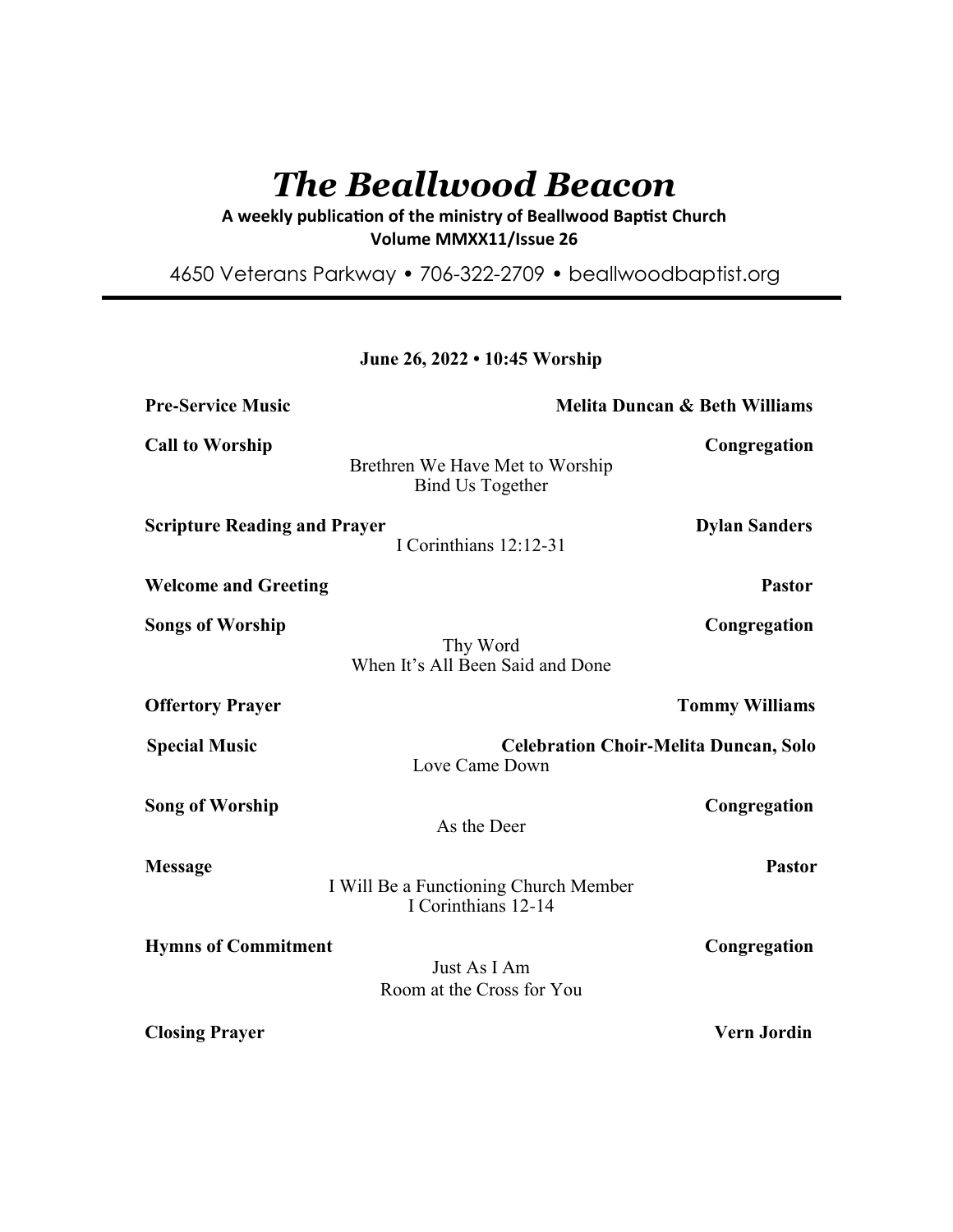#### **Ministerial Staff:**

**Billy F. Duncan** *Senior Pastor*  706-718-2260

#### **Dylan Sanders**

Associate Pastor Family/Student Ministry 706-773-5772

**Scott Bush**  Interim Music Minister

**Vern Jordin** *Minister to Sr. Adults 706-615-5212* 

> **Jason Chuong**  *Vietnamese*

*Mission Pastor* 

**Amy Miles** *Preschool/Children's Director* 

> **For the Record:**  June 19, 2022

#### **6/19/22 Bible Study**

SS Enrolled: 230 Attendance: 105 Visitors: 14

#### **Financial Statistics**

2022 Monthly Budget Needs: \$52,536.66

June: General Offering: \$31,630.30

General Offering: June 19: \$7,864.00

2022 Giving to Capital Improvements Fund: \$1,850.00

# *From the Pastor's Heart*

 Lynn Story has served faithfully as our Financial Secretary for seventeen years. Thursday, June the 30 will be her last day as an employee of Beallwood. Lynn and Jim will remain as members of Beallwood but she will shift her focus from the office to helping with her grandchildren. We celebrate the significant impact that Lynn has had on the financial stability of Beallwood. She has been the most conscientious and trustworthy financial secretary that I have had the privilege of working with. I am grateful for her care and help that she has provided to me personally for these seventeen years. Lynn, thank you for seventeen years of faithful, dedicated, and conscientious service. We will miss you in many ways.

 With Lynn's leaving, we welcome Kevin Earley to the staff as Financial Secretary. Kevin is a native of Columbus and attends Morningside Baptist Church. He has been in financial work for many years. Kevin will work on Tuesday and Thursday only from 8:00 – 2:00. One of the changes that is forth coming with Kevin becoming financial secretary is that he will not be serving or fulfilling any other task except finances. This position is being reduced in the number of hours, and the other tasks that Lynn fulfilled will be handled in other ways. I do want to make the church family aware of two changes. One is that any request for a check will be due in the office on Monday afternoon by 5:00 PM. Second, all cash money turned into the office during the week must be given to Gayle or Kevin and a receipt must be given to the person from whom that cash is coming and for what area it is going to. Thank you for helping the church office during this time of transition.

 The series on "The Church" seeks to serve the purpose of assisting our church family in understanding the vital role of the local church community in our lives, and to assist each member of Beallwood in taking ownership of their role at Beallwood. For many years we have heard the statement that 20 percent of the people do 80 percent of the work. That may not always be true, but we at Beallwood are not far from that reality. Some may take this statement as not being positive, loving and encouraging. However, it is meant to be just that for our family. This statement is meant to be loving and motivating to help each member of the church. Faithful membership means that you are actively engaged in the life of the church by coming to Bible Study, attending worship weekly, giving to the church faithfully. A faithful member does not mean coming twice a month, attending Bible Study once in a while and giving to the church when I can afford it. So may I encourage each member of the church to be active in worship during the summer months and listen carefully to the series of messages that deal with Church Life.

 Just a reminder to all of the eligible men in the church that are giving consideration to your name being presented for possible deacon election. The blue card and questionnaire are due in the office on June the  $30<sup>th</sup>$ .

 May the Lord bless and keep us all in His will. May we all be faithful this week in sharing the gospel with someone who the Lord brings across our paths.

Brother Billy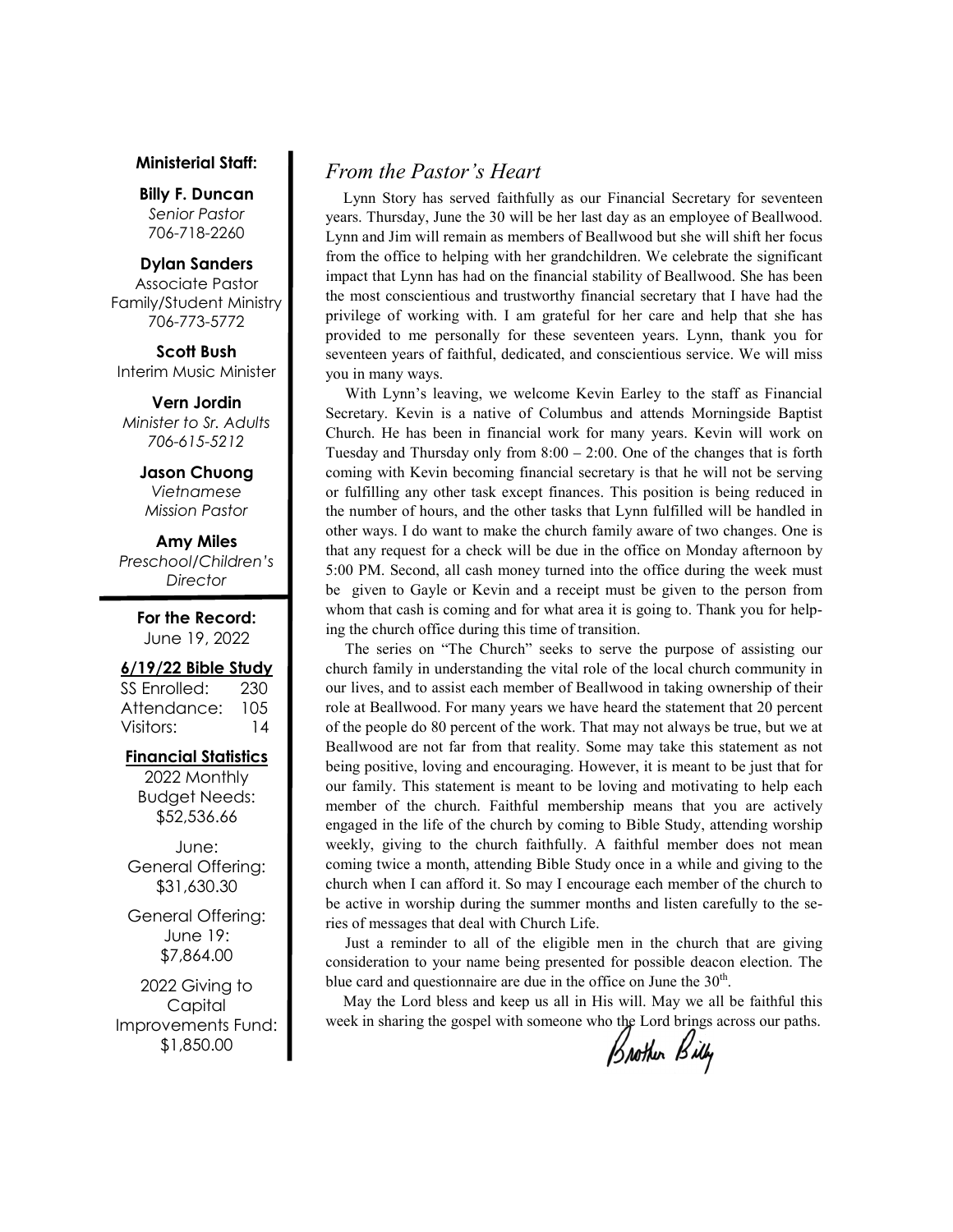# **Sunday, June 26 Schedule**

9:30 a.m. Bible Study

10:45 a.m. Morning Worship Livestreamed on facebook.com/ beallwoodbaptist, beallwoodbaptist.org/watch, or youtube.com/beallwoodbc.

No Evening Activities

## **June 26 Beallwood in Action**

Deacon of the Week: TommyWilliams

S.S. Greeters: Gary Allen, Mike Benson, Cheryl Raines

Ushers: Chuck Enfinger, Tommy Williams, Jared Woodall

> Sound/Media: Dylan Achtziger, Ray Burton

Childcare Babies/Toddlers: Teresa Farmer, Sarah Oliver 3's-K: Amy Miles, Avery Taylor

> Monday Counters: Jerry Duke, Bill Phelps

#### **Sound Choices Baby Bottles**

Please remember today is the last day to return your baby bottles.

### **Student Ministry**

Parent/Student Meeting *Today*, Noon \$121.50 camp fee is due at that time.

> Summer Fellowships Wednesdays at 5:30 p.m. June 29, July 6 and 20, August 3

#### **2022 Altar Flowers Ministry**

Today the altar flowers are placed by Dee and Tonia Williams in honor of their children, Trey and Alexis.

#### **Senior Adult Ministry**

Celebrators Jubilee Conference September 26-28, 2022 \$75 Non-Refundable Registration Fee due *today*. Please make your check payable to Beallwood Baptist Church and designate as for this trip.

See Margie Pratt or Connie Roberts to sign up.

# **Nominating Team**

Monday, June 27, 6:00 p.m. (office complex)

## **Mexico Mission Team Meeting**

Tuesday, June 28, 6:00 p.m. (office complex)

## **Wednesday, June 29**

5:30 p.m. Youth Summer Fellowship 6:00 p.m. Prayer Meeting, Children 6:50 p.m. Choir Rehearsal

> **Deacon Material Due** Thursday, June 30

#### **Men's Prayer Group**

Saturday, July 2, 6:00 a.m.

# **Independence Day**

Monday, July 4 *Office Closed*

# **CentriKid Camp**

Brewton-Parker College July 8-10 Depart: 10:00 a.m.